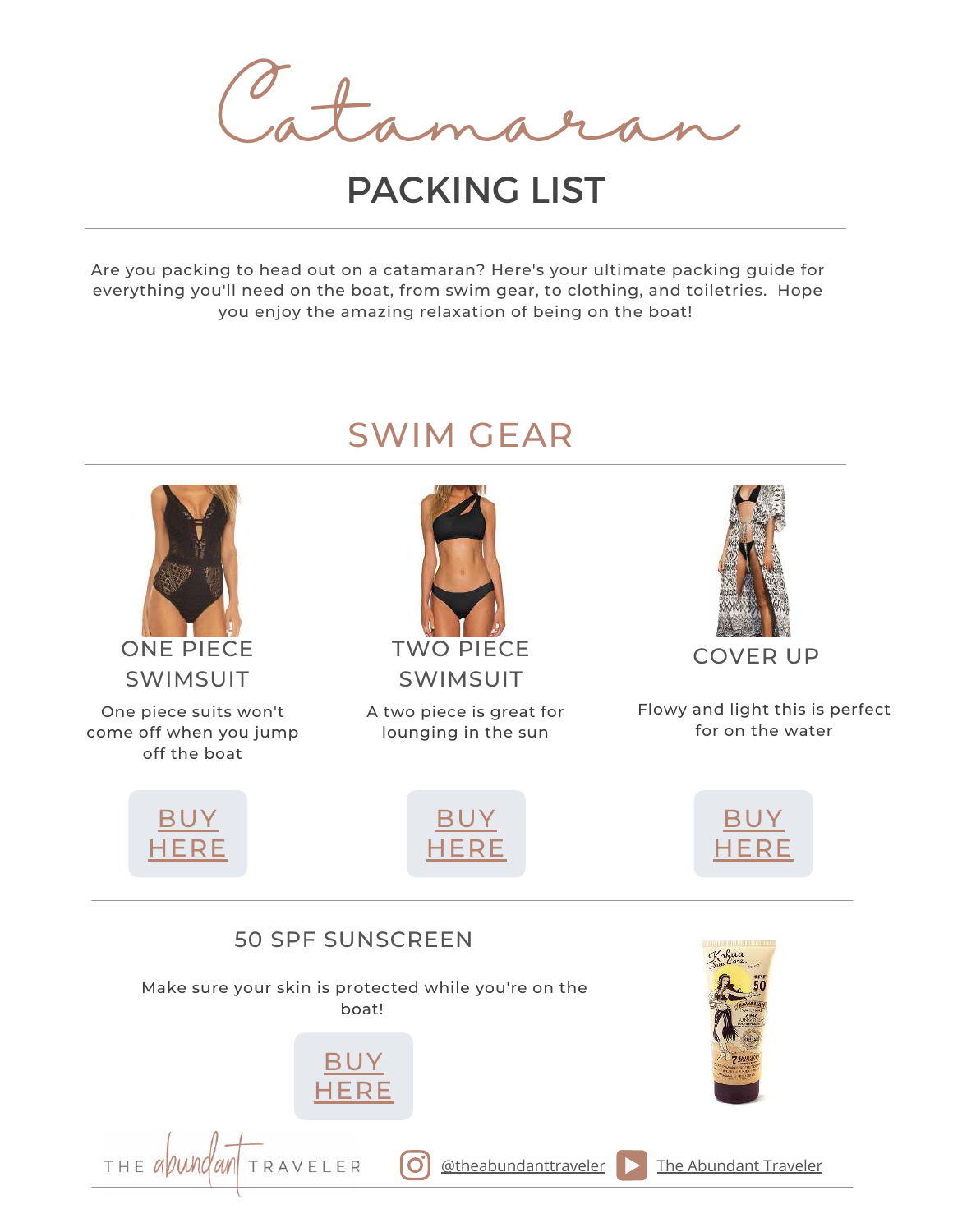# SWIM GEAR

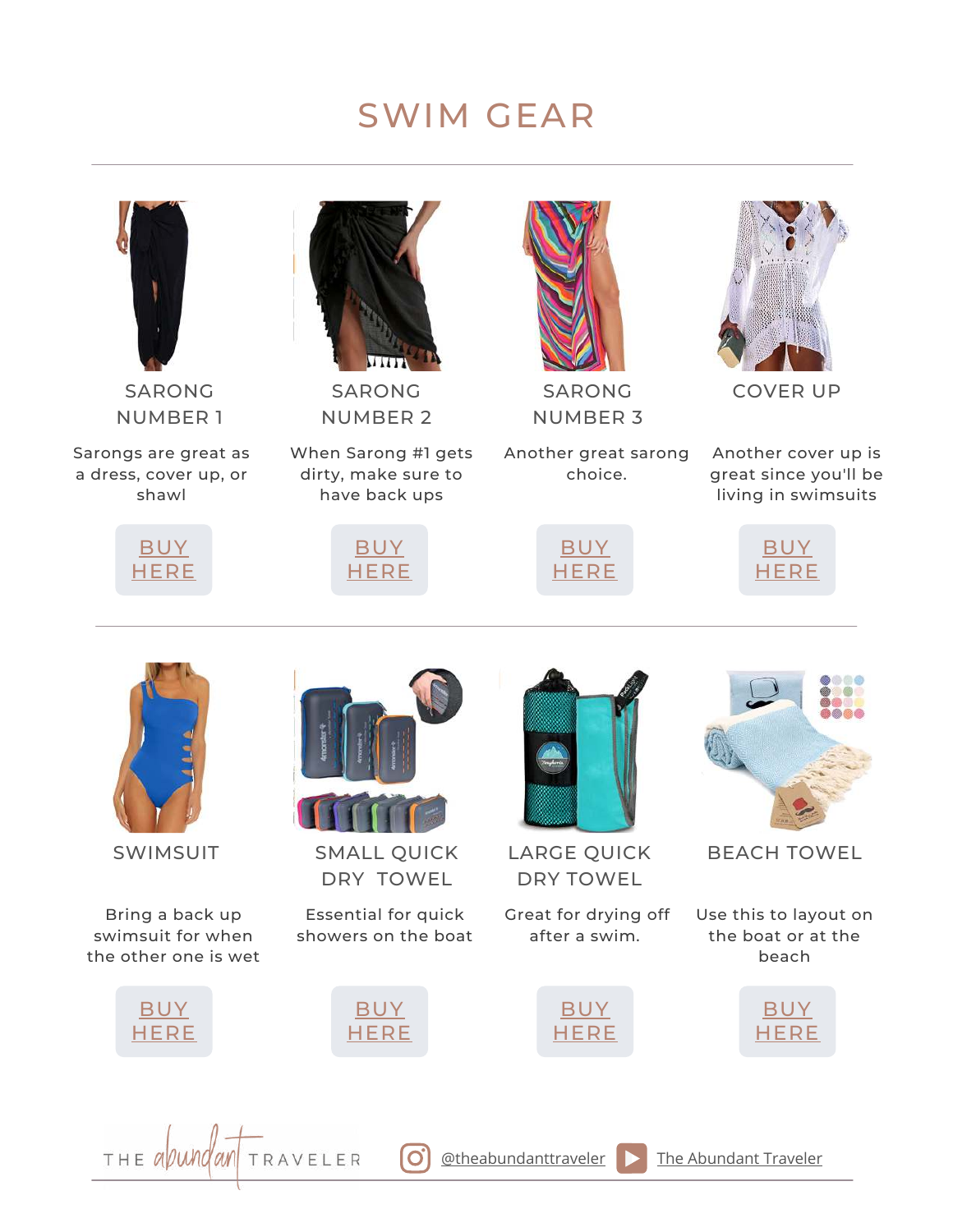# SWIM GEAR



# SUN SHIRT

Protect your skin while snorkeling or swimming off the catamaran





### SNORKEL GEAR

I like to bring my own snorkel gear in case the boat does not supply any





### REEF SAFE SUNSCREEN

Reef safe sunscreen is important to help keep you protected without harming ocean life



# ELECTRONICS



#### USB CORDS

Bring USB charging cables for your devices  $\overline{BUY}$  $\overline{BUY}$  $\overline{BUY}$ 





### WATERPROOF SPEAKER

Play music anywhere you go with this speaker





### GO PRO

Capture moments of your catamaran trip with a go pro.



THE *avund an* TRAVELER **J**<br>[UNE 28, 2020](https://theabundanttraveler.com/), 2020, 2020, 2020, 2020, 2020, 2020, 2020, 2020, 2020, 2020, 2020, 2020, 2020, 2020, 2020, 2020, 20

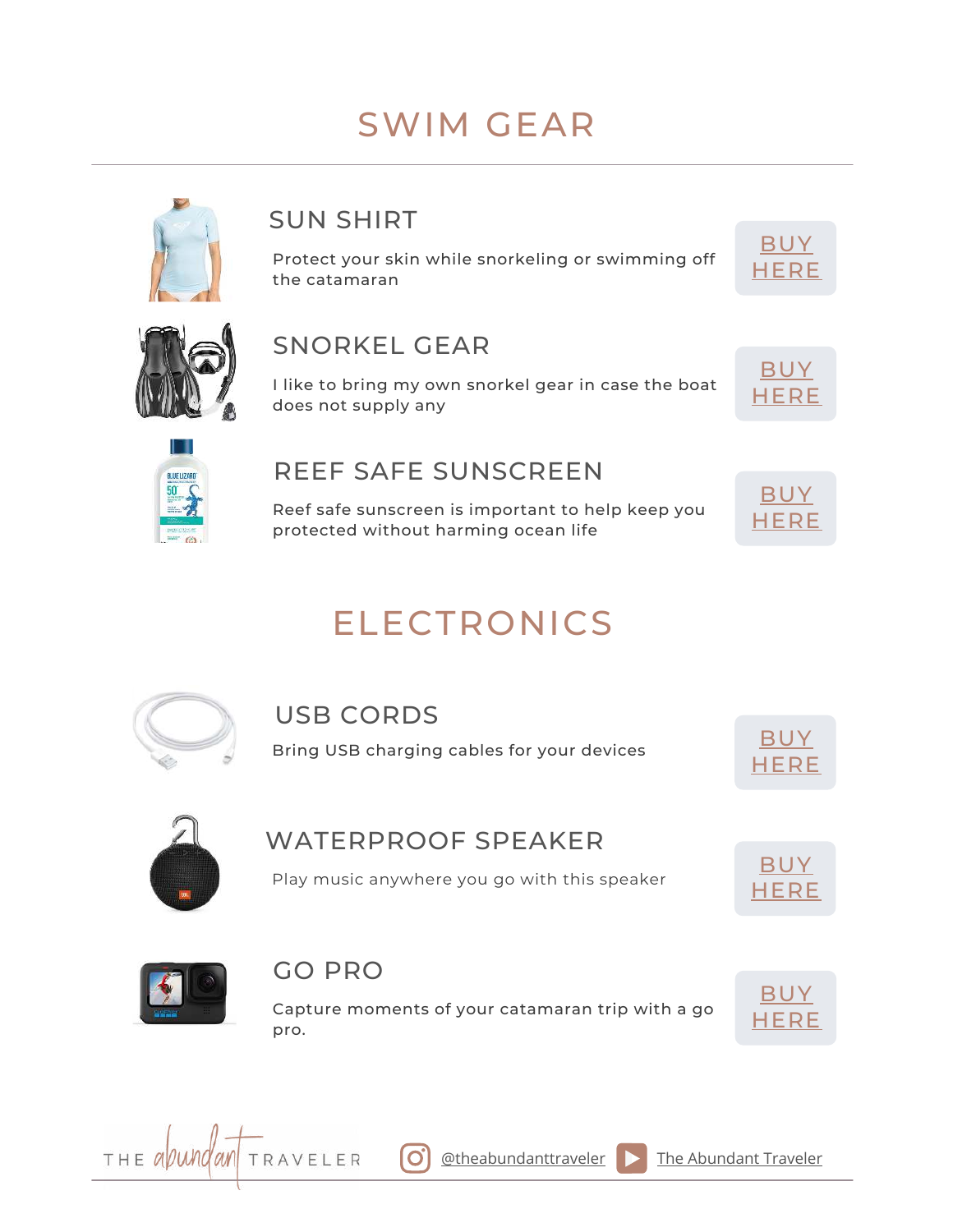# ELECTRONICS



# WATERPROOF GO PRO CASE

Use your go pro during any water activity with a waterproof case

# SELFIE STICK

A selfie stick helps you get the perfect shot, just make sure it has a wrist strap



[BUY](https://amzn.to/36QDKoo) **[HERE](https://amzn.to/36QDKoo)** 



### WATERPROOF PHONE CASE

Don't forget to protect your phone from water too  $\overline{\rm BUY}$  $\overline{\rm BUY}$  $\overline{\rm BUY}$ 





### PLUG ADAPTORS

These are necessary if you'll be on a catamaran abroad



# TOILETRIES



### BUG SPRAY

Anytime you're close to water, bug spray is needed





## BONINE

TRAVELER

Bonine is a more natural way to fight off motion sickness - much needed on a rocking boat

**J[UNE 28, 2020](https://theabundanttraveler.com/) MORRIS FAMILY AND TRAVEL 28, 2020** 





 $THE$  all und an

# CHAP STICK

Protect your lips with an spf chap stick  $\overline{BUY}$  $\overline{BUY}$  $\overline{BUY}$ 

l Oʻ





 $\phi$ theabundanttraveler **[The Abundant Traveler](https://www.youtube.com/channel/UCH-u_k-LZ2TeX2KwydzeRKw)**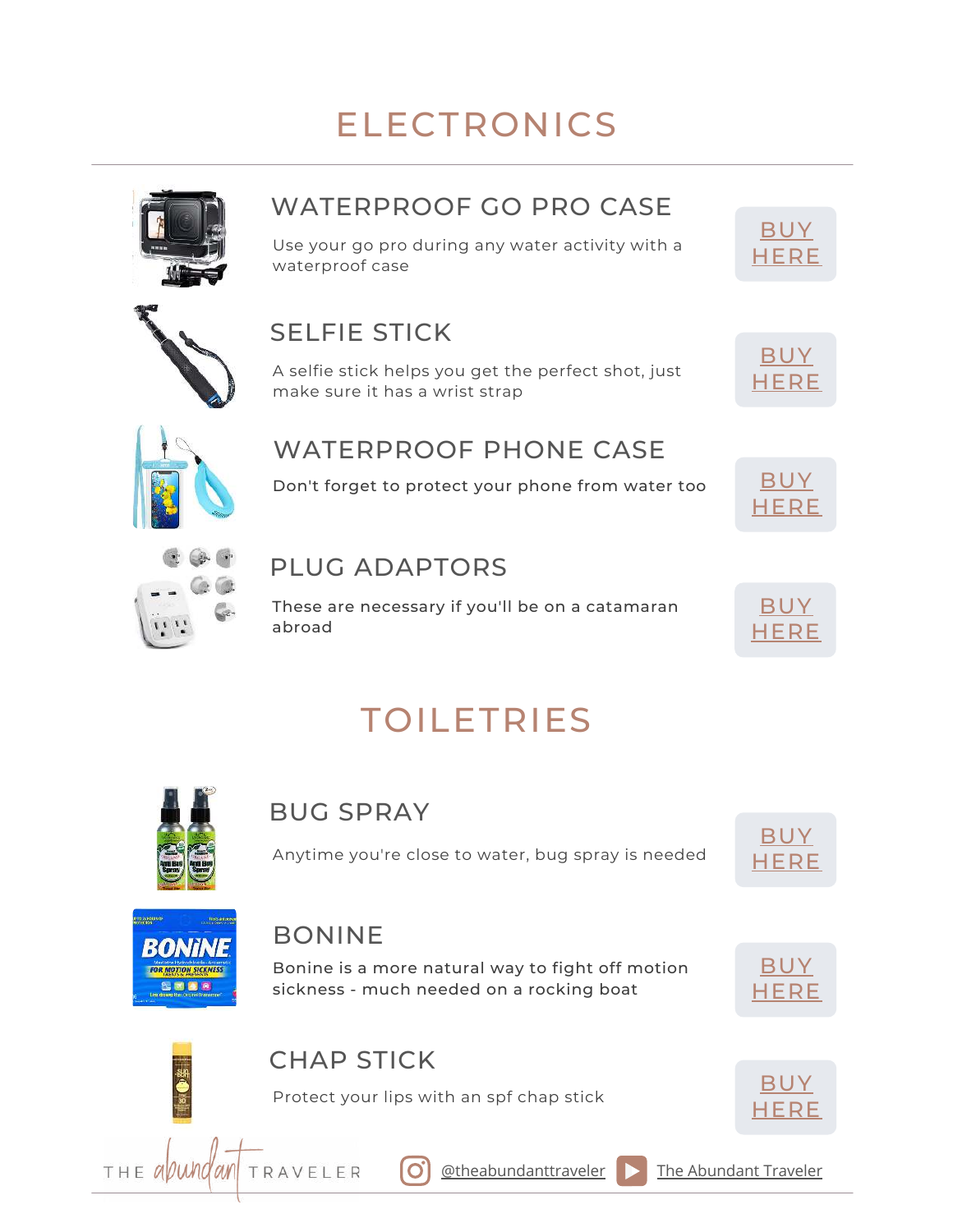# TOILETRIES



# NEOSPORIN

Protect from infection if you happen to get a small injury



[BUY](https://amzn.to/3NssAah) [HERE](https://amzn.to/3NssAah)



## BANDAIDS

A smart item to always keep handy for any scrapes or cuts



#### WET HAIR BRUSH Perfect for brushing knots out of wet hair [BUY](https://amzn.to/3tNs4Ml)





# BODY WASH

A great option for quick showers on the boat [BUY](https://amzn.to/36SPhn2)



# ANTI FRIZZ HAIR SPRAY

Calm your hair after all the sun and humidity with this frizz spray



**OB** 

herba<br>Woks **MATORA** 

 $\bullet$ 

 $\odot$ 

## CONDITIONER

Another must have to calm the knots in your hair [BUY](https://amzn.to/3iKrEjw)

### DEODERANT

Keep yourself smelling good in between showers **[BUY](https://amzn.to/3DlaAtW)** 

l Oʻ











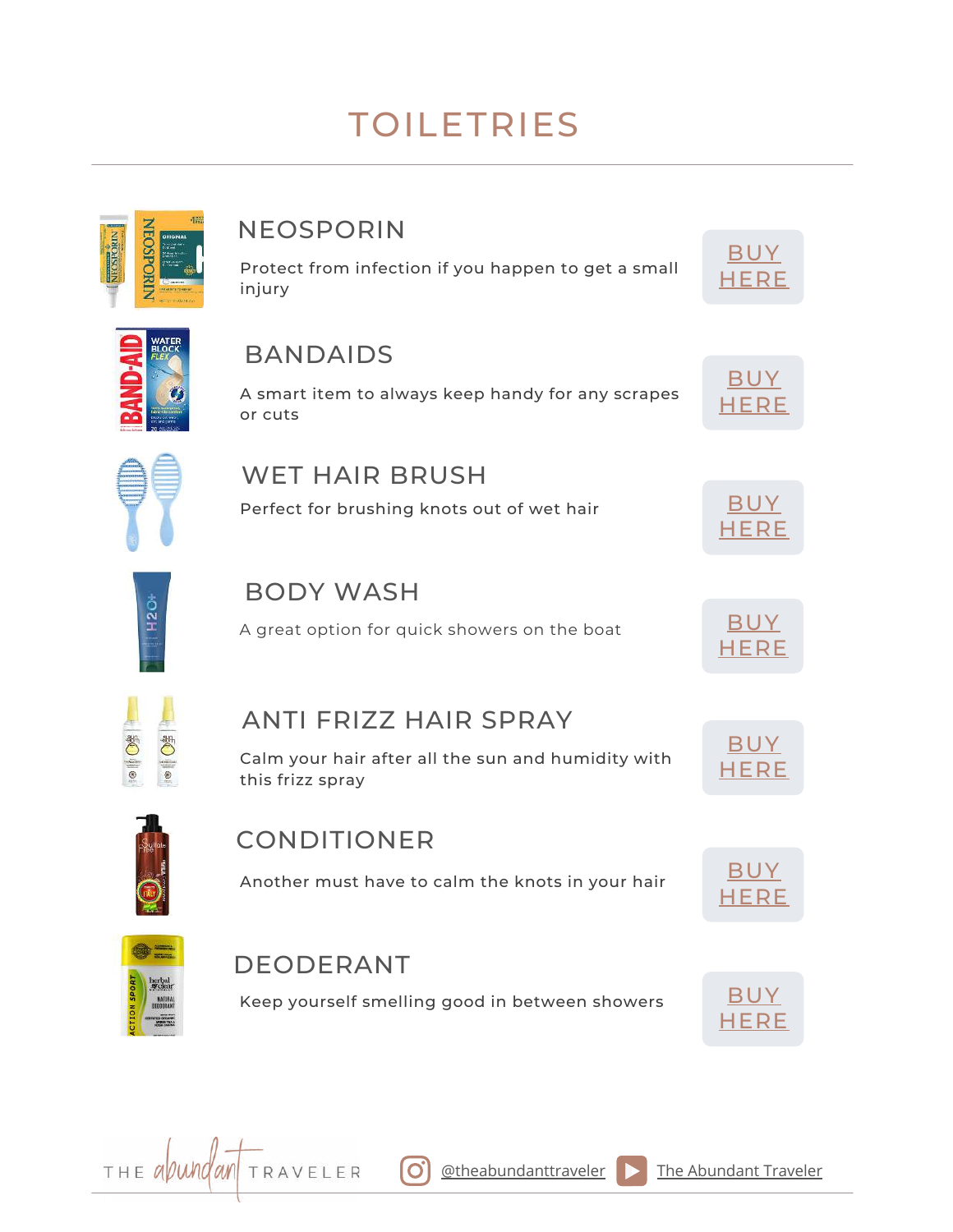# TOILETRIES

## WATERPROOF MASCARA

Keep your makeup simple on the boat with waterproof mascara

# LIP GLOSS

A nice lip gloss is a great addition to simple makeup



[BUY](https://amzn.to/3iIae7a) **[HERE](https://amzn.to/3iIae7a)** 



### REUSABLE TRAVEL BOTTLES

Perfect for your liquids and just the right size for airport security





## MAKEUP REMOVER

Easily remove makeup with this liquid remover [BUY](https://amzn.to/3r4Deur)





# WET WIPES

These can be used for a quick wipe down between showers, to clean things, or in the bathroom



# CLOTHING & ACCESSORIES



## **SUNGLASSES**

A good sturdy pair of sunglasses will be needed for all that sun





 $THE$  a *pund an* 

# SUNGLASSES

I always bring a second option for sunglasses - this one has polarized lenses for extra protection





IO.

 $\phi$ theabundanttraveler **[The Abundant Traveler](https://www.youtube.com/channel/UCH-u_k-LZ2TeX2KwydzeRKw)**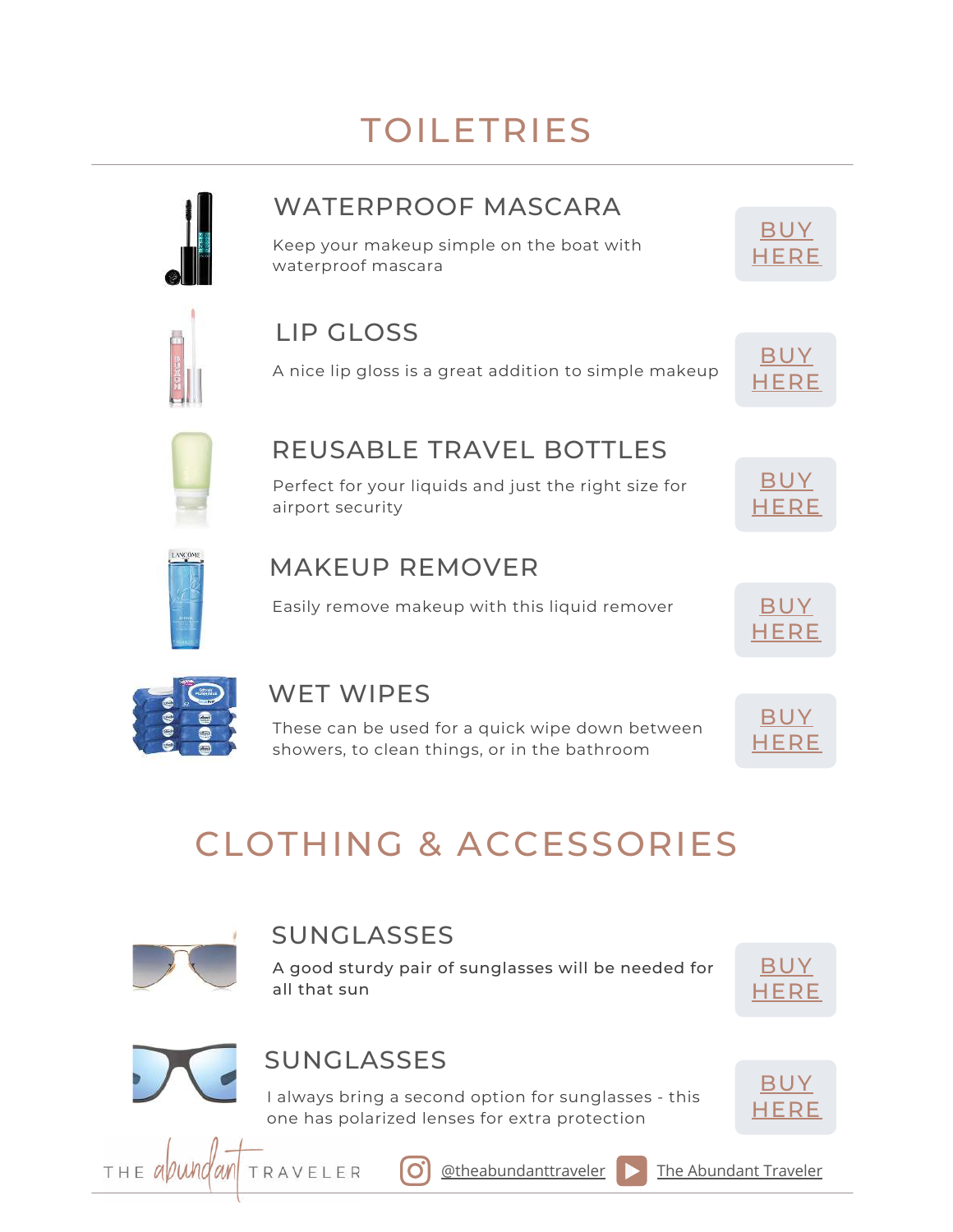# CLOTHING & ACCESSORIES